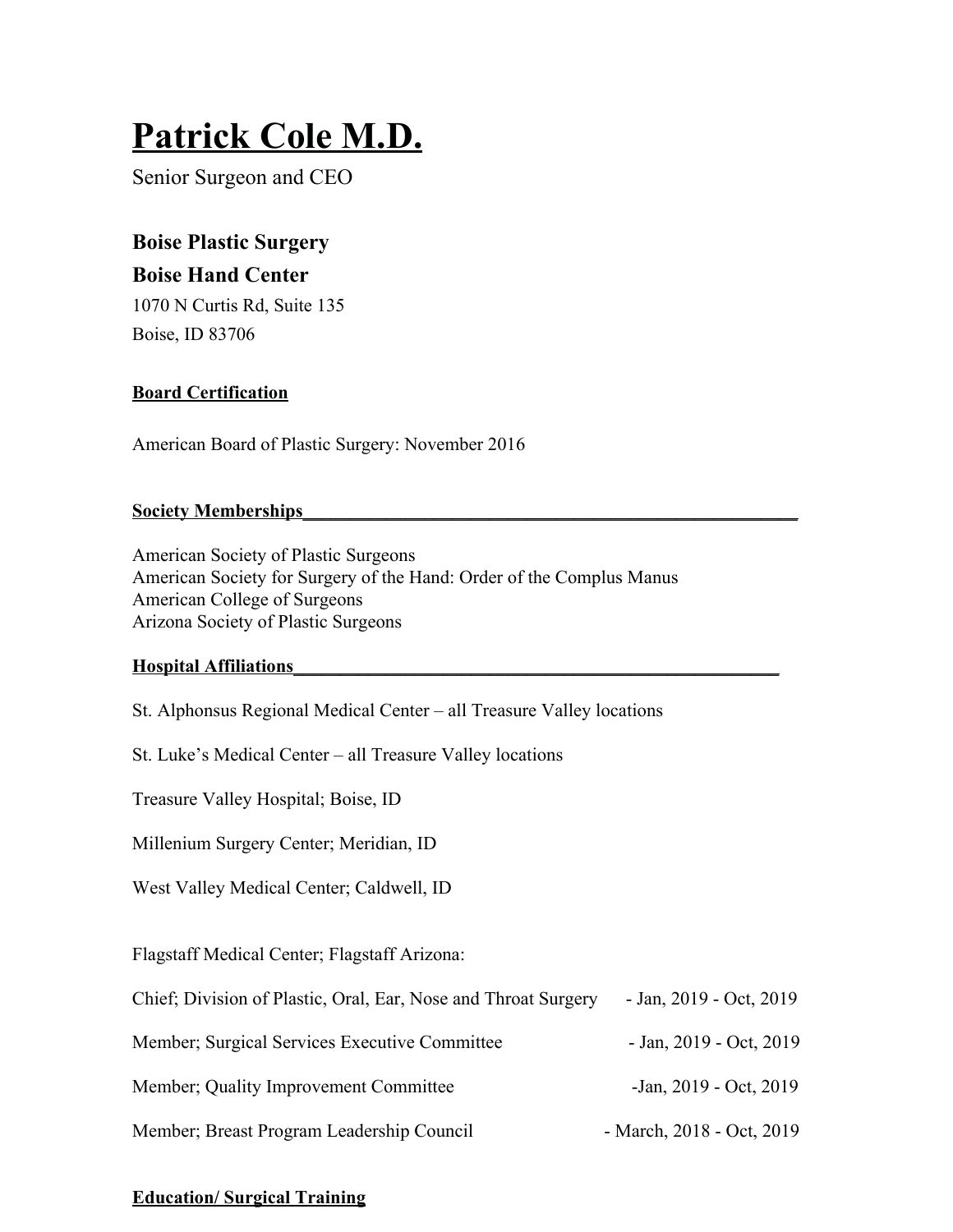| Orthopedic Hand Surgery Fellowship:<br><b>Administrative Fellow</b><br>Department of Orthopedic Surgery<br>Baylor College of Medicine<br>Houston, Texas                             | 2014-2015<br>August 2014- July 2015                                                |
|-------------------------------------------------------------------------------------------------------------------------------------------------------------------------------------|------------------------------------------------------------------------------------|
| <b>Plastic Surgery Residency:</b><br><b>Chief House Officer</b><br>2014 Division of Plastic Surgery<br><b>Baylor College of Medicine</b><br>Houston, Texas                          | 2008-2014<br><b>July 2013- July</b>                                                |
| Post-doctoral Research Fellowship:<br>Pediatric Plastic & Craniofacial Surgery<br>Texas Children's Hospital<br><b>Baylor College of Medicine</b><br>Houston, Texas                  | 2006-2008                                                                          |
| Post-graduate Year 2:<br>General Surgery categorical resident<br>Jackson Memorial Hospital<br>University of Miami<br><b>Medical Center</b><br>Miami, Florida                        | 2005-2006                                                                          |
| Internship:<br>General Surgery categorical internship<br>Jackson Memorial<br>Hospital<br>University<br>of Miami<br>Medical<br>Center<br>Miami, Florida                              | 2004-2005                                                                          |
| Medical Doctorate:<br>University of Texas<br>Southwestern Medical School<br>Dallas, Texas<br><b>Dissertation</b> : The Hepatic Immune Response to <i>Escherichia Coli</i> Infection | MD with Distinction in<br>Research (2004): Hepatic<br><b>Transplant Immunology</b> |
| University Education:<br><b>Baylor University</b><br>Waco, Texas                                                                                                                    | Bachelor of Science in Neuroscience (1999)<br>Cum laude                            |

# **Honors and Awards**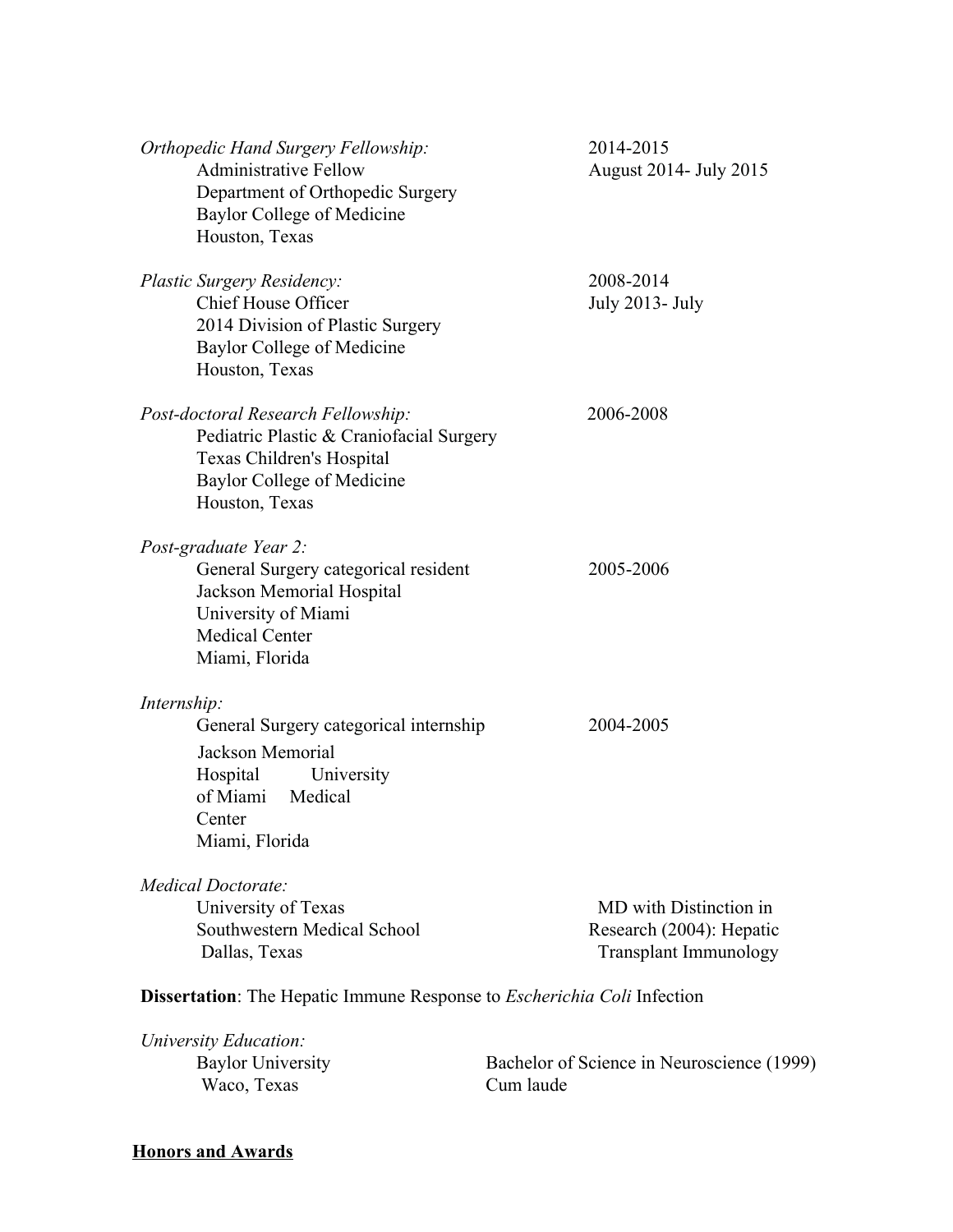Permanent Administrative Fellow, Orthopedic Surgery Hand Fellowship, Baylor College of Medicine Department of Orthopedic Surgery; August 2014-July 2015.

Molecular Surgeon Young Investigator Award, Department of Surgery, Baylor College of Medicine, Houston, Texas, Dec. 2007.

First Place in Surgical Research for *The Hepatic Immune Response to Escherichia Coli Infection*,16<sup>th</sup> Annual Surgical Research Forum of the South Florida Chapter of the American College of Surgeons, April 2005.

University of Texas Southwestern Medical Center Representative to the American Medical Association, University of Texas Southwestern Medical School, 2001-2002.

*Phi Beta Kappa* Honor Society, Baylor University, 1999.

Most Outstanding Neuroscience Graduate (4.0 GPA), Baylor University, 1999.

Most Outstanding Academic Achievement in the Field of Neuroscience (4.0 GPA), Baylor University, 1999.

Dr. Michael E. DeBakey Summer Surgical Internship, Baylor College of Medicine; June-August 1998

Baylor University/ JR Schofield Scholarship: Baylor University Representative to Oxford Medical College, the University of Cambridge School of Clinical Medicine, and the Vienna Medical Academy; June-July 1998.

#### **Professional Experience**

Laboratory Research Assistant: "T Cell and HIV Viral Load Response to Variable Regimens of Anti-Retroviral Medications," Primary Investigator: David Margoulis, MD, PhD., Department of Infectious Disease, The University of Texas Southwestern Medical Center, January- September 2000

#### **Publications**

- 1) Contemporary techniques for the correction of temporal hollowing: augmentation temporoplasty with the classic dermal fat graft. McNichols CH, Hatef DA, Cole P, Hollier LH, Thornton JF. J Craniofac Surg. 2012 May;23(3):e234-8.
- 2) A paradigm shift in correcting medial orbital fracture-related enophthalmos: volumetric augmentation through a lateral approach. McNichols CH, Hatef DA, Thornton JF, Cole PD, de Mitchell CA, Hollier LH Jr. J Craniofac Surg. 2012 May; 23(3):762-6.
- 3) Optimizing pediatric interdental fixation by use of a paramedian palatal fixation site. McNichols CH, Hatef DA, Cole PD, Hollier LH Jr. J Craniofac Surg. 2012 Mar; 23(2): 605-7.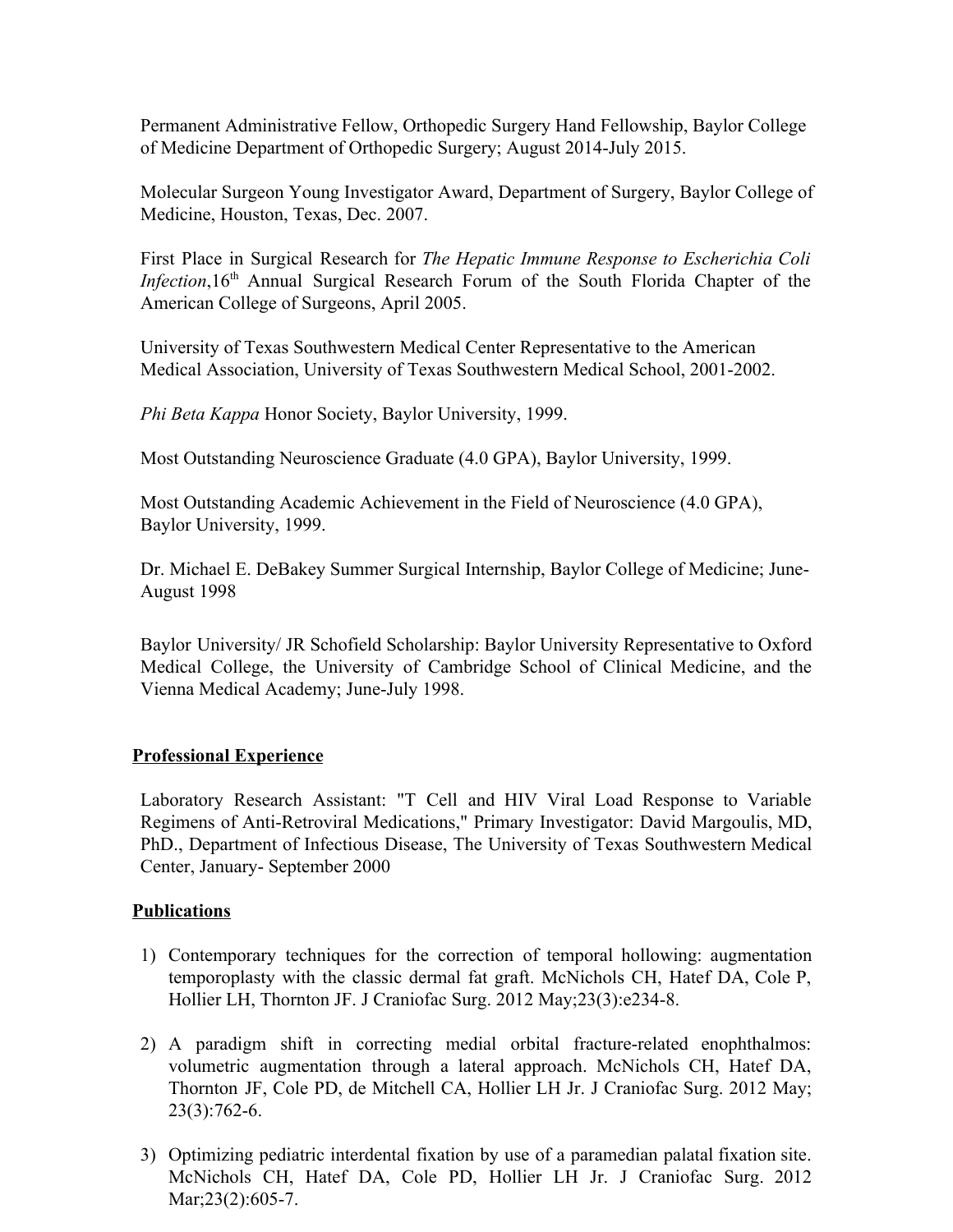- 4) A comparative, long-term assessment of four soft tissue substitutes. Cole PD, Stal D, Sharabi SE, Hicks J, Hollier LH Jr. Aesthet Surg J. 2011 Aug;31(6):674-81.
- 5) Is primary thinning of the anterolateral thigh flap recommended? Sharabi SE, Hatef DA, Koshy JC, Jain A, Cole PD, Hollier LH Jr. Ann Plast Surg. 2010 Dec;65(6):555- 9.
- 6) Keloids: pathogenesis, clinical features, and management. Chike-Obi CJ, Cole PD, Brissett AE. Semin Plast Surg. 2009 Aug;23(3):178-84.
- 7) Laser therapy in ethnic populations. Cole PD, Hatef DA, Kaufman Y, Pozner JN. Semin Plast Surg. 2009 Aug;23(3):173-7.
- 8) Skin care in ethnic populations. Cole PD, Hatef DA, Taylor S, Bullocks JM. Semin Plast Surg. 2009 Aug;23(3):168-72.
- 9) Facial clefting and oroauditory pathway manifestations in ankyloblepharonectodermal defects-cleft lip/palate (AEC) syndrome. Cole P, Hatef DA, Kaufman Y, Magruder A, Bree A, Friedman E, Sindwani R, Hollier LH Jr. Am J Med Genet A. 2009 Sep;149A(9):1910-5.
- 10) Refinements of the unilateral Millard technique: the Texas Children's Hospital Approach. Kaufman Y, Cole P, Hatef DA, Bruner TW, Hollier LH Jr, Stal S. Plast Reconstr Surg. 2009 Aug;124(2):612-4.
- 11) Treatment of prominent and constricted ear anomalies. Janz BA, Cole P, Hollier LH Jr, Stal S. Plast Reconstr Surg. 2009 Jul;124(1 Suppl):27e-37e.
- 12) Peripheral nerve injuries of the pediatric hand: issues in diagnosis and management. Kaufman Y, Cole P, Hollier L. J Craniofac Surg. 2009 Jul;20(4):1011-5.
- 13) Embryology of the hand and upper extremity. Cole P, Kaufman Y, Hatef DA, Hollier LH Jr. J Craniofac Surg. 2009 Jul;20(4):992-5.
- 14) Contemporary management of pediatric facial trauma. Hatef DA, Cole PD, Hollier LH Jr. Curr Opin Otolaryngol Head Neck Surg. 2009 Aug;17(4):308-14.
- 15) Popliteal pterygium: report of an anatomic variant. Cole P, Hatef DA, Kaufman Y, Hollier L. Ann Plast Surg. 2009 Jun;62(6):676-8.
- 16) Techniques in frontal sinus fracture repair. Cole P, Kaufman Y, Momoh A, Janz B, Hatef DA, Bullocks J, Hollier L. Plast Reconstr Surg. 2009 May;123(5):1578-9.
- 17) Facial gunshot wounds: trends in management. Kaufman Y, Cole P, Hollier LH Jr. Craniomaxillofac Trauma Reconstr. 2009 May;2(2):85-90.
- 18) Managing the pediatric facial fracture. Cole P, Kaufman Y, Hollier LH Jr. Craniomaxillofac Trauma Reconstr. 2009 May;2(2):77-83.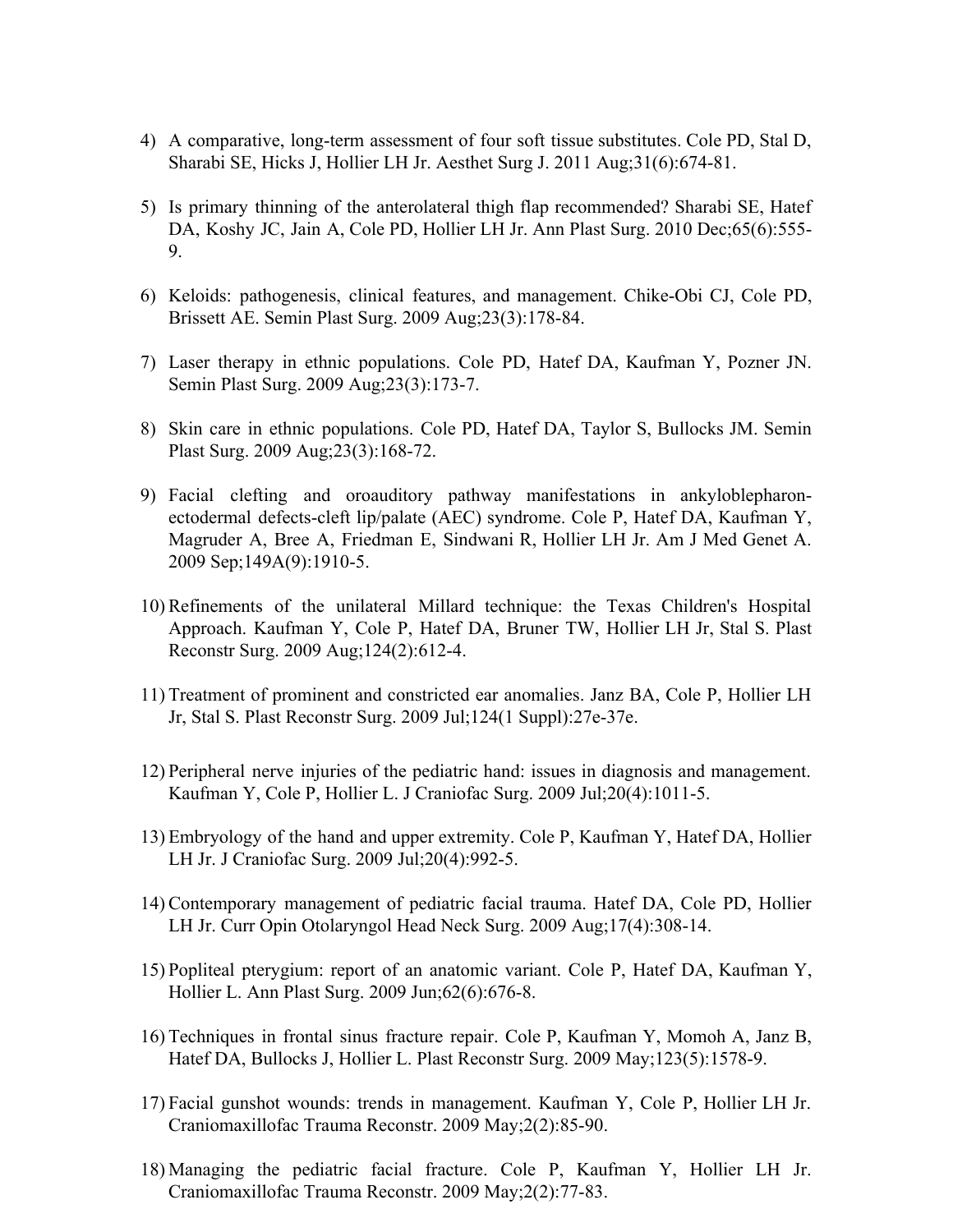- 19) A novel occlusographic analysis for assessment of mandibular narrowing. Madjidi A, Cole P, Taylor TD. J Craniofac Surg. 2009 Mar;20(2):509-11.
- 20) Principles of pediatric mandibular fracture management. Cole P, Kaufman Y, Izaddoost S, Hatef DA, Hollier L. Plast Reconstr Surg. 2009 Mar;123(3):1022-4.
- 21) Fine-Lubinsky syndrome: managing the rare syndromic synostosis. Cole P, Hatef DA, Kaufman Y, Hollier LH Jr. J Plast Reconstr Aesthet Surg. 2010 Jan;63(1):e70-2.
- 22) A comparative, long term assessment of soft tissue substitutes: AlloDerm, Enduragen, and Dermamatrix. Gordley K, Cole P, Hicks J, Hollier L. J Plast Reconstr Aesthet Surg. 2009 Jun;62(6):849-50.
- 23) Non-involuting congenital hemangioma associated with high-output cardiomyopathy. Cole P, Kaufman Y, Metry D, Hollier L. J Plast Reconstr Aesthet Surg. 2009 Oct;62(10):e379-82.
- 24) Optimizing miniplate fixation for simple mandibular fractures. Cole PD, Kaufman Y, Hatef DA, Hollier LH. Plast Reconstr Surg. 2009 Feb;123(2):691-3.
- 25) Principles of facial trauma: orbital fracture management. Cole P, Kaufman Y, Hollier L. J Craniofac Surg. 2009 Jan;20(1):101-4.
- 26) Pedicled TRAM flap unaffected by clindamycin hypersensitivity reaction. Hatef DA, Cole P, Heller L. J Plast Reconstr Aesthet Surg. 2009 Jul;62(7):e238-9.
- 27) External distraction osteogenesis in the pediatric mandible. Kaufman Y, Cole PD, McKnight A, Hatef DA, Hollier LH. Plast Reconstr Surg. 2009 Jan;123(1):339-41.
- 28) Bifid nose with cleft hand deformity: syndromic association or undescribed anomaly? Cole P, Kaufman Y, Hollier L. J Craniofac Surg. 2008 Nov;19(6):1594-6.
- 29) A modified keyhole technique for correction of macroglossia. Kaufman Y, Cole P, McKnight A, Hatef DA, Hollier L, Edmonds J. Plast Reconstr Surg. 2008 Dec;122(6):1867-9.
- 30) Distraction rate and latency: factors in the outcome of pediatric maxillary distraction. Higuera S, Cole P, Stephenson JB, Hollier L. J Plast Reconstr Aesthet Surg. 2009 Dec; 62(12): 1564-7.
- 31) Cheek reconstruction: current concepts in managing facial soft tissue loss. Heller L, Cole P, Kaufman Y. Semin Plast Surg. 2008 Nov;22(4):294-305.
- 32) Giant, congenital folliculosebaceous cystic hamartoma: a case against a pathogenetic relationship with trichofolliculoma. Cole P, Kaufman Y, Dishop M, Hatef DA, Hollier
	- L. Am J Dermatopathol. 2008 Oct;30(5):500-3.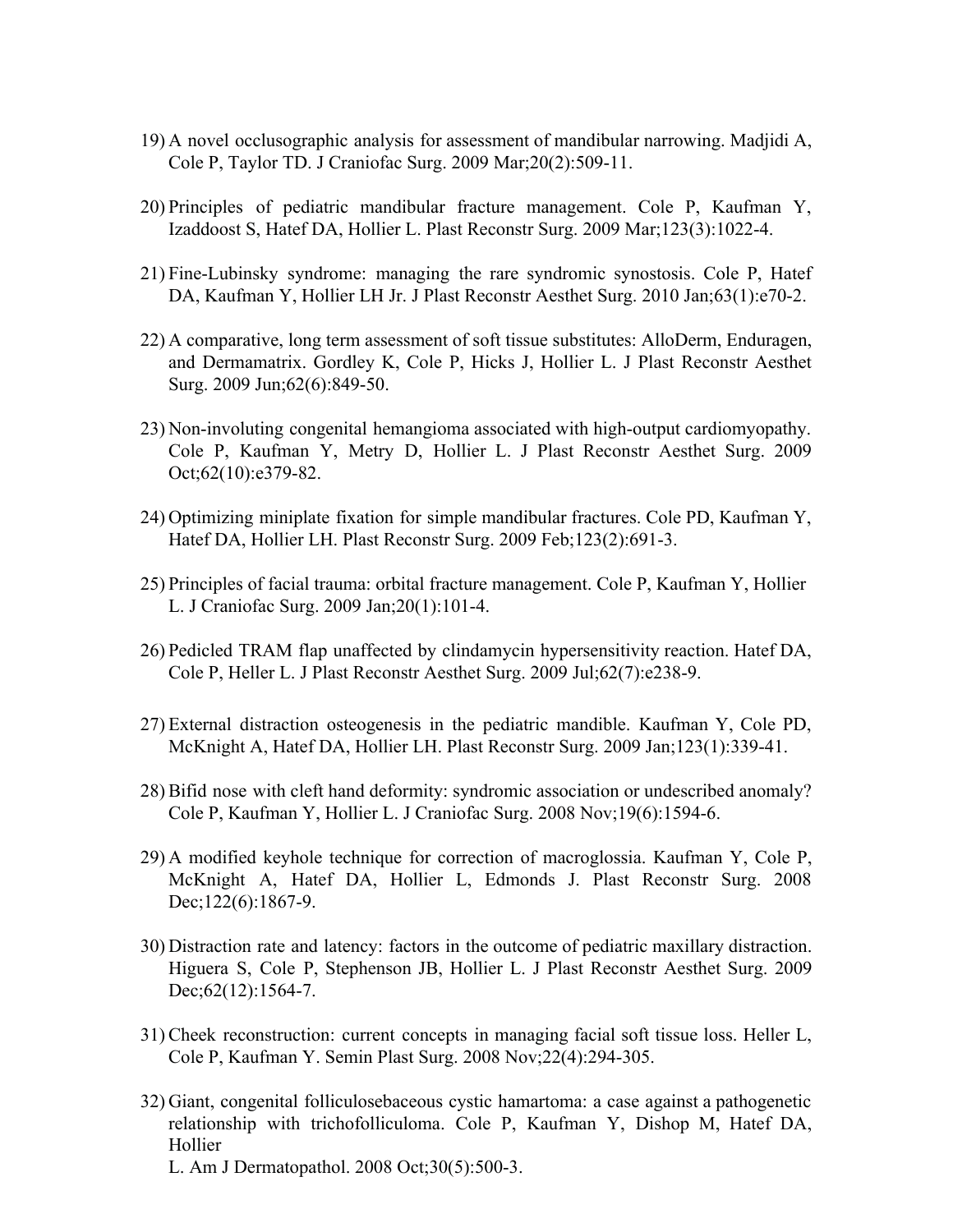- 33) Craniosynostotic variations in syndromic, identical twins. Sher S, Cole P, Kaufman Y, Hatef DA, Hollier L. Ann Plast Surg. 2008 Sep;61(3):290-3
- 34) Nonoperative management of complex burn injuries. Stal D, Cole P, Hollier L. J Craniofac Surg. 2008 Jul;19(4):1016-9.
- 35) Ethical considerations in burn management. Cole P, Stal D, Hollier L. J Craniofac Surg. 2008 Jul;19(4):895-8.
- 36) Digital acrometastasis: a rare initial sign of occult pulmonary squamous cell carcinoma. Madjidi A, Cole P, Laucirica R. J Plast Reconstr Aesthet Surg. 2009 Oct;62(10):e365-7.
- 37) Phthiriasis palpebrarum: a common culprit with uncommon presentation. Pinckney J 2nd, Cole P, Vadapalli SP, Rosen T. Dermatol Online J. 2008 Apr 15;14(4):7.
- 38) The composite costochondral-iliac crest bone graft: a novel technique for temporomandibular joint reconstruction. Cole P, Crawford MH, Hollier LH, Taylor T. J Oral Maxillofac Surg. 2008 Jun;66(6):1299-301.
- 39) Improving the minimally invasive approach to mandible angle repair. Cole P, Rottgers SA, Cameron H, Hollier LH Jr. J Craniofac Surg. 2008 Mar;19(2):525-7.
- 40) Contemporary issues in facial gunshot wound management. Kaufman Y, Cole P, Hollier L. J Craniofac Surg. 2008 Mar;19(2):421-7.
- 41) Two hundred twenty-two consecutive pharyngeal flaps: an analysis of postoperative complications. Cole P, Banerji S, Hollier L, Stal S. J Oral Maxillofac Surg. 2008 Apr;66(4):745-8.
- 42) Orbitozygomatic fracture management. Kaufman Y, Stal D, Cole P, Hollier L Jr. Plast Reconstr Surg. 2008 Apr;121(4):1370-4.
- 43) The plight of children. Cole P, Hollier L. J Craniofac Surg. 2008 Jan;19(1):292-3.
- 44) Nasal trauma and the deviated nose. Higuera S, Lee EI, Cole P, Hollier LH Jr, Stal S. Plast Reconstr Surg. 2007 Dec;120(7 Suppl 2):64S-75S.
- 45) Comprehensive management of orbital fractures. Cole P, Boyd V, Banerji S, Hollier LH Jr.
- 46) Mental training in surgical education: a randomized, controlled trial. Cole P, Hollier L. J Craniofac Surg. 2007 Nov;18(6):1504-5.
- 47) Intraorbital arteriovenous malformation: issues in surgical management. Kaufman Y, Cole P, Dauser R, Hollier L Jr. J Craniofac Surg. 2007 Sep;18(5):1091-3.
- 48) Ensuring success in alveolar bone grafting: a three-dimensional approach. Craven C, Cole P, Hollier L Jr, Stal S. J Craniofac Surg. 2007 Jul;18(4):855-9.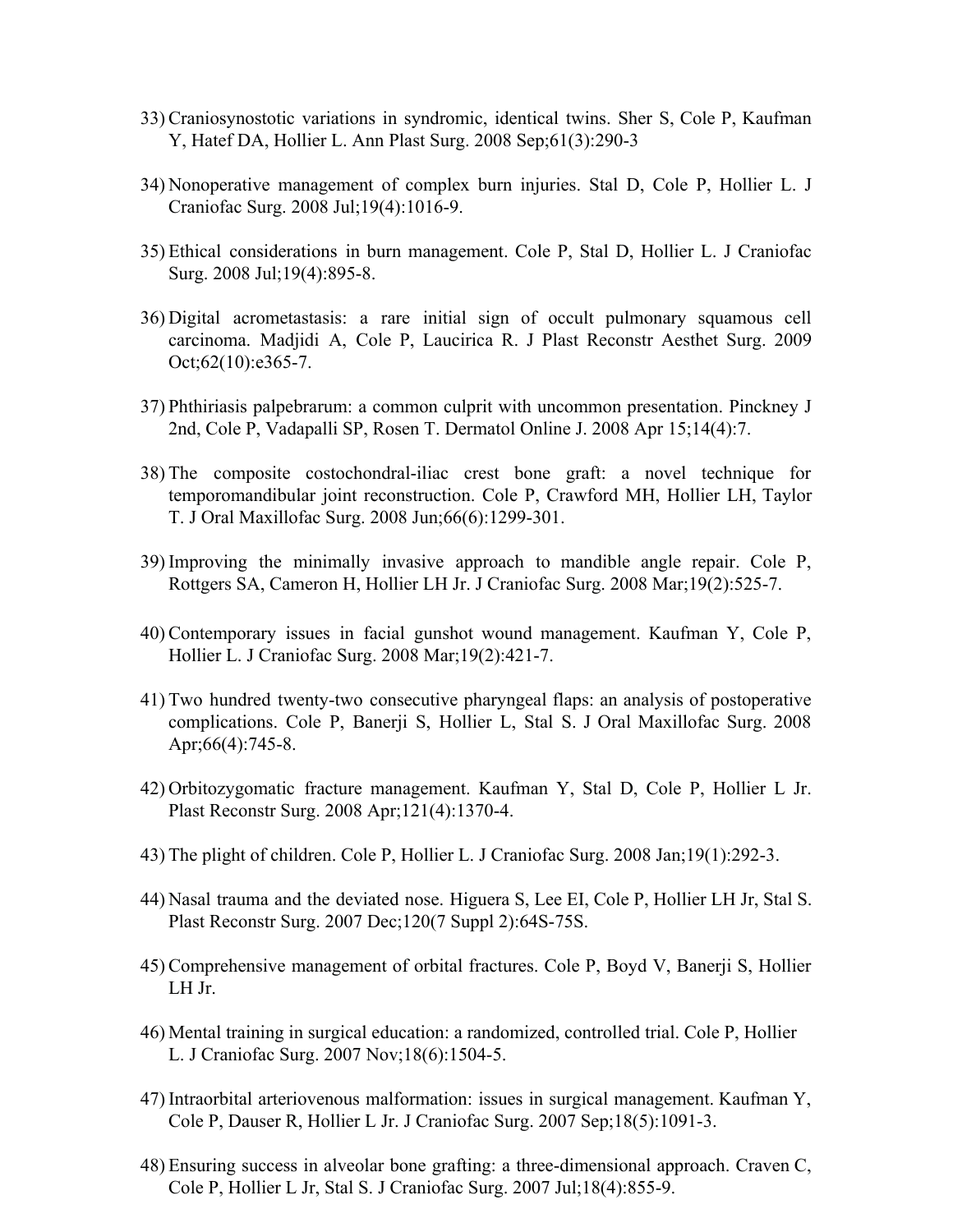- 49) Cole P, Sonabend M, Levy M. Laser Treatment of Pediatric Vascular Lesions. *Seminars in Plastic Surgery*. 2007 Oct; 21(3): 159-167.
- 50) Cole P, Hollier L. Literature Scan: Successful separation of craniopagus parasiticus. *Journal of Craniofacial Surgery*. 2007 May;18(3):711.
- 51) Cole P, Armenta A, Hollier L. Simplifying Soft Tissue Closure of the Large Meningomyelocele Defect: A Technical Note. *Journal of Plastic, Reconstructive, and Aesthetic Surgery.* 2007 Aug;54(6):592-596.
- 52) Banerji S, Bullocks J, Cole P, Hollier L. Irreducible distal interphalangeal joint dislocation: a case report and literature review. *Annals of Plastic Surgery*. 2007 Jun;58(6):683-5.
- 53) Stevens P, Downey C, Boyd V, Cole P, Stal S, Edmond J, Hollier L. Deformational plagiocephaly associated with ocular torticollis: a clinical study and literature review. *Journal of Craniofacial Surgery*. 2007 Mar;18(2):399-405.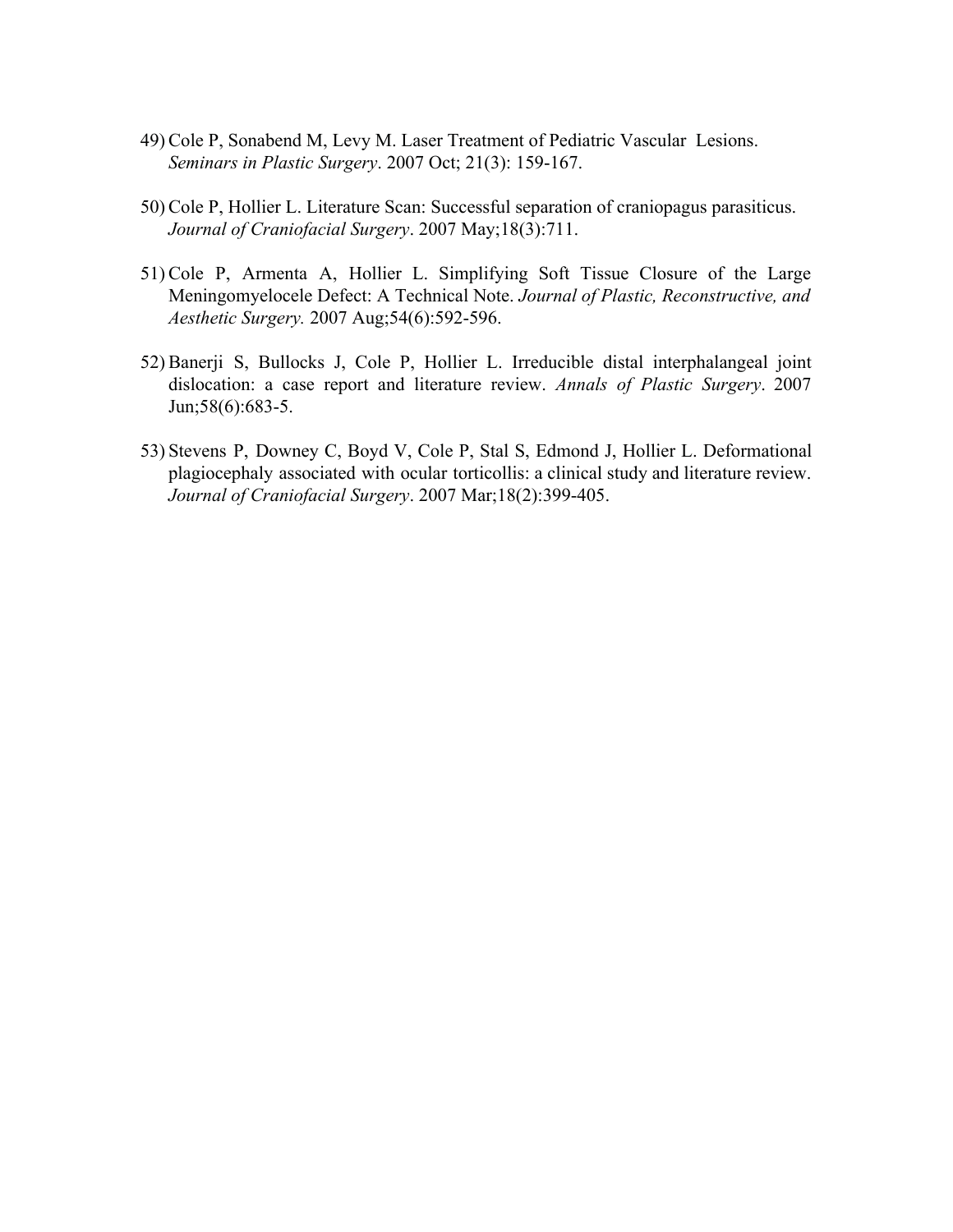- 54) Hollier L, Cole P. Vacuum-assisted closure for wound management in the pediatric population. *Journal of Craniofacial Surgery*. 2006 Nov;17(6):1263-4.
- 55) Hollier L, Cole P. Discussion: The influence of mandibular advancement surgery on oral function in retrognathic patients. *Journal of Craniofacial Surgery*. 2006 Nov;17(6):1263.
- 56) Hollier L, Cole P. Discussion: Postoperative radiographs after open reduction and internal fixation of the mandible: are they useful. *Journal of Craniofacial Surgery*. 2006 Nov;17(6):1263.
- 57) Cole P, Horn TW, Thaller S. The use of decellularized dermal grafting (AlloDerm) in persistent oro-nasal fistulas after tertiary cleft palate repair. *Journal of Craniofacial Surgery*. 2006 Jul;17(4):636-41.

#### **Electronic Publications**

- 1) Cole P, Edwards M, Hollier L, Stal S. Syndromes with Craniofacial Abnormalities. UpToDate [Epub] Jan 2007; Currently available at: *UpToDate*, Inc Online Publications.
- 2) Cole P, Edwards M, Hollier L, Stal S. Craniosynostosis Syndromes. UpToDate [Epub] Jan 2007; Currently available at: *UpToDate*, Inc Online Publications.
- 3) Cole P, Edwards M, Hollier L, Stal S. Facial Clefts and Holoprosencephaly. UpToDate [Epub] Jan 2007; Currently available at: *UpToDate*, Inc Online Publications.
- 4) Cole P, Boyd V, Edwards M, Hollier L, Stal S. Overview of Craniosynostosis. UpToDate [Epub] Jan 2007; Currently available at: *UpToDate*, Inc Online Publications.

#### **Book Chapters**

- 1) Cole P, Hammoudah J, Thaller S. *Soft Tissue Injuries to the Pediatric Face*. In Principles and Practice of Pediatric Plastic Surgery. Editors: Michael Bentz, MD, Bruce Bauer, MD and Ronald Zuker, MD. Accepted for publication.
- 2) Cole P, Hammoudah J. *Mandible Reconstruction*. In Practical Plastic Surgery. Editor: J. Sisko. Northwestern University Press. Accepted for publication.
- 3) Cole P, Stal S. *The Prominent Ear*. In Clinical Plastic Surgery. Editor: Taub. Submitted to Elsevier for publication.
- 4) Cole P, Stal S. *Ear Reconstruction*. In Clinical Plastic Surgery. Editor: Taub. Submitted to Elsevier for publication.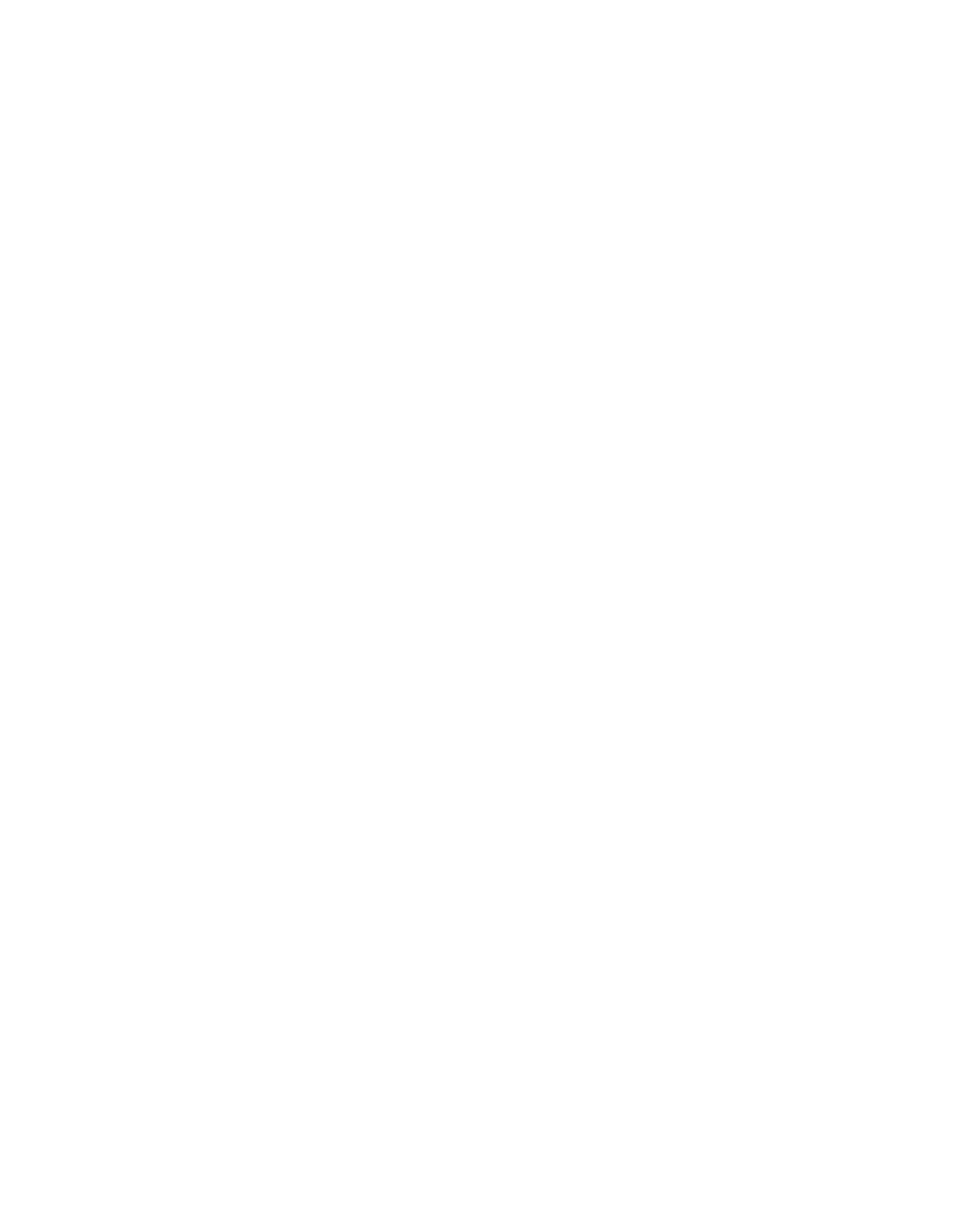- 5) Cole P, Friedman C. *Nasal Development and Related Surgical Conditions.* Craniofacial Growth and Development. Editor: Mao. Submitted to Blackwell for publication.
- 6) Cole P, Bullocks J, Stal S. *The Skin and Subcutaneous Tissue.* In Schwartz: Principles of Surgery. Submitted for publication.

### **Abstracts and Presentations**

#### *International:*

- 1. Higuera S, Cole P, Boyd V, Hollier L. Distraction Rate and Latency: Outcomes Following Pediatric Maxillary Distraction. *Proceedings of the XIIIth Congress of the International Society of Craniofacial Surgery,* 2007.
- 2. Gordley K, Cole P, Hollier L*.* a Comparative, Long Term Assessment of Soft Tissue Substitutes: AlloDerm, Enduragen, and Dermamatrix. *Proceedings of the XIIIth Congress of the International Society of Craniofacial Surgery,* 2007.
- 3. Cole P, Boyd V, Higuera S, Hollier L. Post-Operative Pain Management in Outpatient Pediatric Plastic Surgery. *Proceedings of the XIIIth Congress of the International Society of Craniofacial Surgery,* 2007.
- 4. Cole P, Higuera S, Hollier L. Postoperative Orthotic Helmet Use Following Cranial Vault Remodeling for Craniosynostosis. *Proceedings of the XIIIth Congress of the International Society of Craniofacial Surgery,* 2007.

#### *National:*

- 5. Cole P, Higuera S, Boyd V, Stal S. *Two Hundred and Twenty-Two Consecutive Pharyngeal Flaps: An Analysis of Postoperative* Complications. American Society of Plastic Surgery, Baltimore MD, October 25-28, 2007.
- 6. Cole P, Higuera S, Boyd V, Hollier L. *Distraction Rate and Latency: Factors in the Outcome of Pediatric Maxillary Distraction*. American Society of Plastic Surgery, Baltimore MD, October 25-28, 2007.
- 7. Cole P, Higuera S, Boyd V, Stal S. *Two Hundred and Twenty-Two Consecutive Pharyngeal Flaps*: Abstract: *Plastic and Reconstructive Surgery* Vol. 120, Number 1; pg 69A.
- 8. Cole P, Higuera S, Boyd V, Stal S. *Two Hundred and Twenty-Two Consecutive Pharyngeal Flaps: An Analysis of Postoperative Complications*. Plastic Surgery Research Council, Stanford CA, June 20-23, 2007.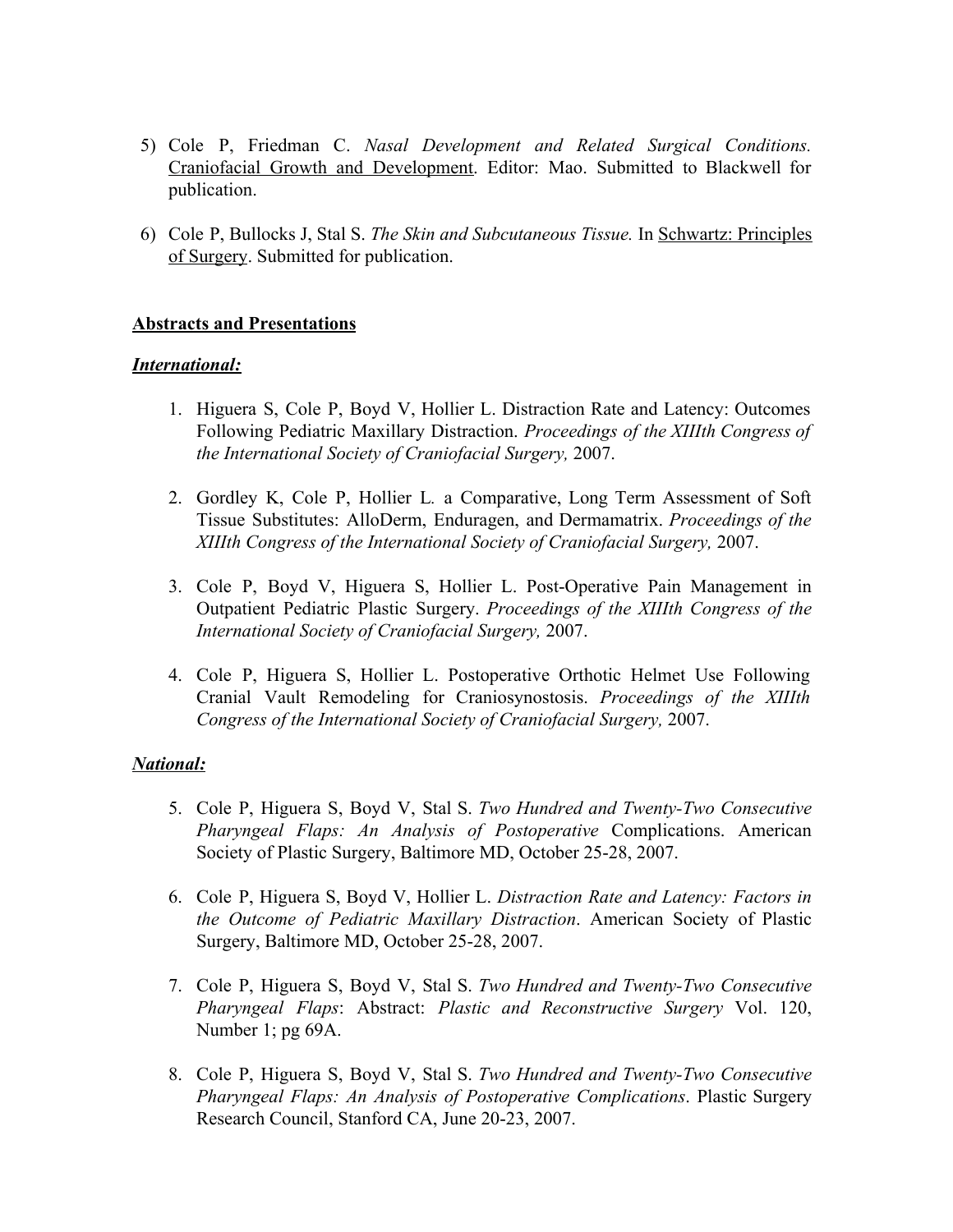- 9. Cole P, Higuera S, Boyd V, Hollier L. *Distraction Rate and Latency: Factors in the Outcome of Pediatric Maxillary Distraction*. American Cleft Palate Association, Denver CO, April 23-28, 2007.
- 10. Cole P, Higuera S, Boyd V, Stal S. *Two Hundred and Twenty-Two Consecutive Pharyngeal Flaps: An Analysis of Postoperative Complications*. American Cleft Palate Association, Denver CO, April 23-28, 2007.
- 11. Cole P, Maass D, Horton J. *Lip polysaccharide (LPS) Alters Cardiomyocyte Handling of Sodium/ Calcium*. Abstract: *Federation of the American Societies for Experimental Biology (FASEB) Journa*l, 2002; Vol 16, 5: A1121.
- 12. Cole P, Maass D, Horton J. *Lip polysaccharide (LPS) Alters Cardiomyocyte Handling of Sodium/ Calcium*. Federation of the American Societies for Experimental Biology (FASEB) Conference, New Orleans, LA. 2002.

## *Regional:*

- 13. Cole P, Higuera S, Boyd V, Stal S. *Two Hundred and Twenty-Two Consecutive Pharyngeal Flaps: An Analysis of Postoperative Complications*. Texas Society of Plastic Surgery, Bastrop TX, September 28-30, 2007.
- 14. Gordley K, Cole P, Hollier L. *A Comparative, Long Term Assessment of Soft Tissue Substitutes: AlloDerm, Enduragen, and Dermamatrix*. Texas Society of Plastic Surgery, Bastrop TX, September 28-30, 2007.
- 15. *The Use of Decellularized Dermal Graft (AlloDerm) in Persistent Oro-nasal Fistulas after Tertiary Cleft Palate Repair*. Florida Society of Plastic Surgeons 48thAnnual Meeting, West Palm Beach, FL, December 3, 2004.
- 16. *Use of the Free Fibula Osseous Flap Following Resection of Extremity Malignancies*. Florida Society of Plastic Surgeons 48<sup>th</sup> Annual Meeting, West Palm Beach, FL, December 3, 2004.
- 17. *The Use of AlloDerm for Improved Long-term Projection Following Nipple-Areola Reconstruction.* Florida Society of Plastic Surgeons 48<sup>th</sup> Annual Meeting, West Palm Beach, FL, December 3, 2004.
- 18. Cole P, Franz N, Jeyarajah R. *The Hepatic Immune Response to Escherichia Coli Infection*; The 16<sup>th</sup> Annual Surgical Research Forum of the South Florida Chapter of the American College of Surgeons, Hollywood, FL, April 18, 2005.
- 19. Cole P, Franz N, Jeyarajah R. *The Hepatic Immune Response to Escherichia Coli Infection*; University of Texas Southwestern Medical Center 43<sup>rd</sup> Annual Medical Student Research Forum, Dallas, TX, May 2004.